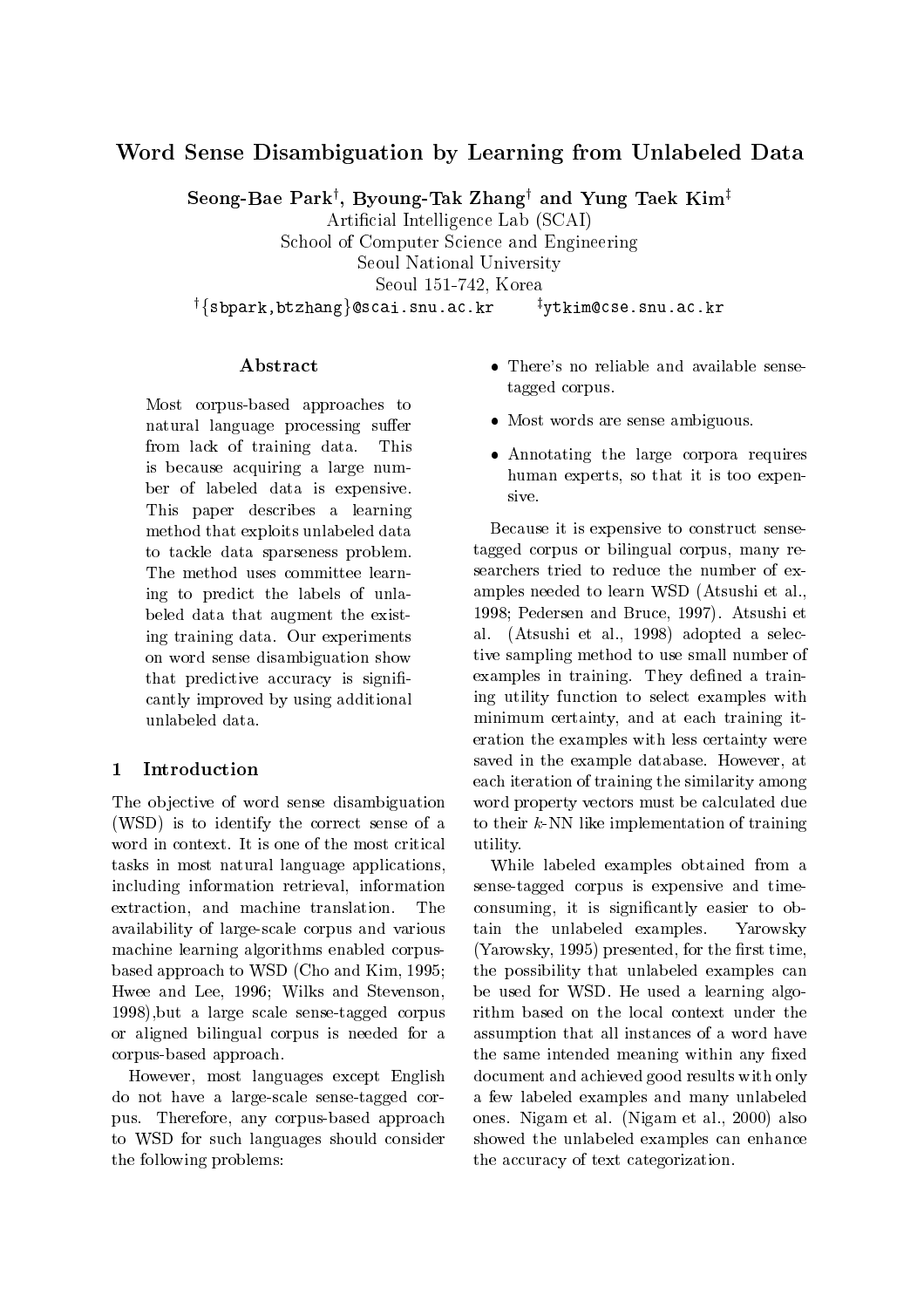| Attribute       | <b>Substance</b>                                         |
|-----------------|----------------------------------------------------------|
| <b>GFUNC</b>    | the grammatical function of $w$                          |
| PARENT          | the word of the node modified by $w$                     |
| <b>SUBJECT</b>  | whether or not $PARENT$ of w has a subject               |
| OBJECT          | whether or not $PARENT$ of w has an object               |
| <b>NMODWORD</b> | the word of the noun modifier of $w$                     |
| <i>ADNWORD</i>  | the head word of the adnominal phrase of $w$             |
| <b>ADNSUBJ</b>  | whether or not the adnominal phrase of $w$ has a subject |
| <b>ADNOBJ</b>   | whether or not the adnominal phrase of $w$ has an object |

Table 1: The properties used to distinguish the sense of an ambiguous Korean noun w.

In this paper, we present a new approach to word sense disambiguation that is based on selective sampling algorithm with committees. In this approach, the number of training examples is reduced, by determining by weighted majority voting of multiple classifiers, whether a given training example should be learned or not. The classifiers of the committee are first trained on a small set of labeled examples and the training set is augmented by a large number of unlabeled examples. One might think that this has the possibility that the committee is misled by unlabeled examples. But, the experimental results confirm that the accuracy of WSD is increased by using unlabeled examples when the members of the committee are well trained with labeled examples. We also theoretically show that performance improvement is guaranteed by a mild requirement, i.e., the base classi fiers need to guess better than random selection. This is because the possibility misled by 2.1 unlabeled examples is reduced by integrating outputs of multiple classiers. One advantage of this method is that it effectively performs WSD with only a small number of labeled examples and thus shows possibility of building word sense disambiguators for the languages which have no sense-tagged corpus.

The rest of this paper is organized as follows. Section 2 introduces the general procedure for word sense disambiguation and the necessity of unlabeled examples. Section 3 explains how the proposed method works using both labeled and unlabeled examples. Section 4 presents the experimental results obtained by using the KAIST raw corpus. Section 5 draws conclusions.

#### 2 Word Sense Disambiguation

Let <sup>S</sup> 2 fs1;:::;skg be the set of possible senses of a word to be disambiguated. To determine the sense of the word, we need to consider the contextual properties. Let  $\mathbf{x}$  =<  $x_1,\ldots,x_n$  > be the vector for representing selected contextual features. If we have a classifier  $f(\mathbf{x}, \theta)$  parameterized with  $\theta$ . then the sense of a word with property vector x can be determined by choosing the most probable sense <sup>s</sup> :

$$
s^* = \arg\max_{s \in S} f(\mathbf{x}, \theta).
$$

The parameters  $\theta$  are determined by training the classifier on a set of labeled examples,  $L =$  $\{(\mathbf{x}_1, s_1), \ldots, (\mathbf{x}_N, s_N)\}.$ 

#### **Property Sets**

In general, the first step of WSD is to extract a set of contextual features. To select particular properties for Korean, the language of our cencern, the following characteristics should be considered:

- Korean is a partially free-order language. The ordering information on the neighbors of the ambiguous word, therefore, does not give signicantly meaningful information in Korean.
- In Korean, ellipses appear very often with a nominative case or objective case. Therefore, it is difficult to build a large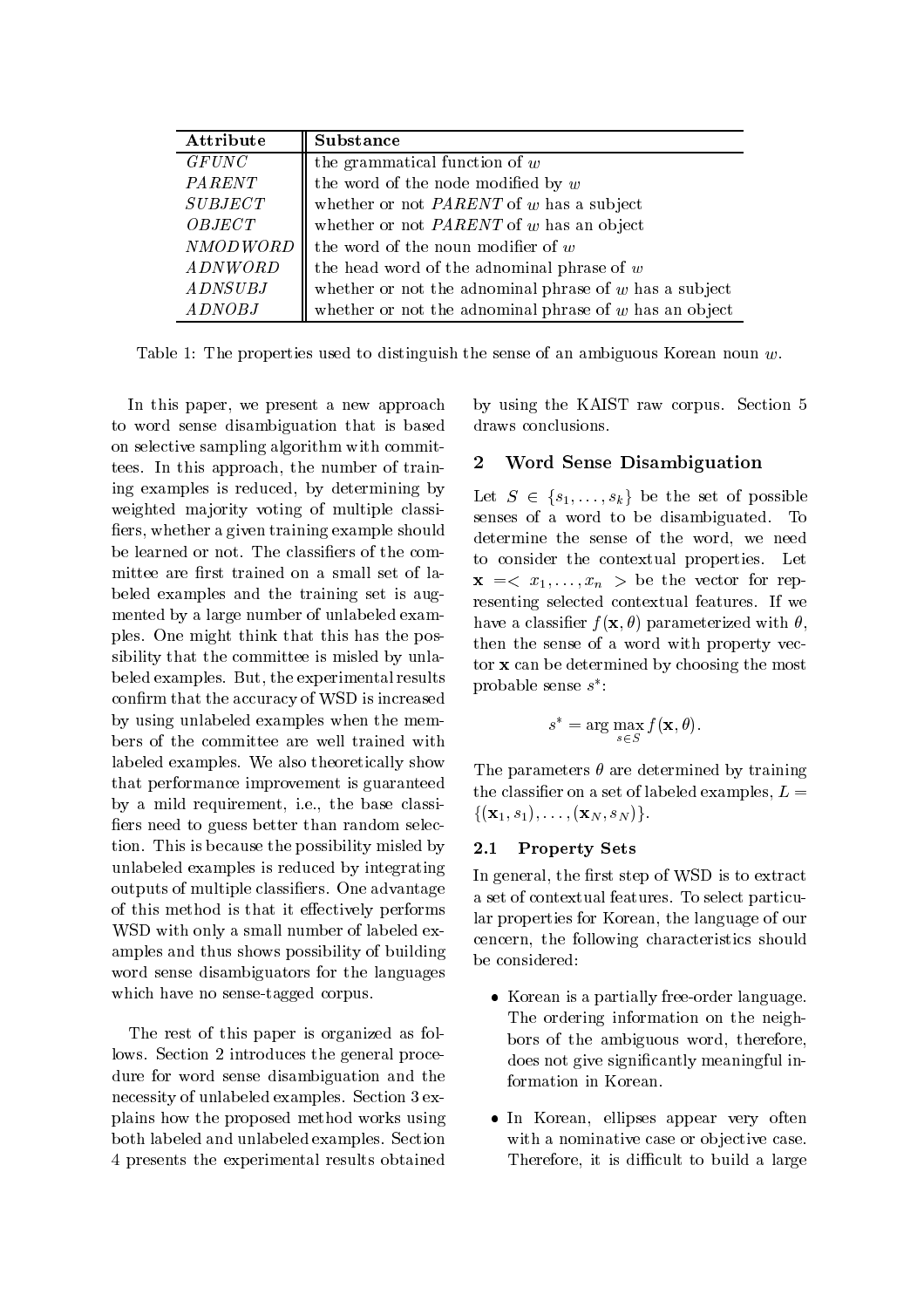scale database of labeled examples with case markers.

Considering both characteristics and results of previous work, we select eight properties for WSD of Korean nouns (Table 1). Three of them (PARENT, NMODWORD, ADNWORD) take morphological form as their value, one (GFUNC) takes 11 values of grammatical functions<sup>-</sup>, and others take only true or false.

#### 2.2 Unlabeled Data for WSD

Many researchers tried to develop automated methods to reduce training cost in language learning and found out that the cost can be reduced by active learning which has control over the training examples (Dagan and Engelson, 1997; Liere and Tadepalli, 1997; Zhang, 1994). Though the number of labeled examples needed is reduced by active learning, the label of the selected examples must be given by the human experts. Thus, active learning is still expensive and a method for automatic labeling unlabeled examples is needed to have the learner automatically gather information (Blum and Mitchell, 1998; Pedersen and Bruce, 1997; Yarowsky, 1995).

As the unlabeled examples can be obtained with ease without human experts it makes WSD robust. Yarowsky (Yarowsky, 1995) presented the possibility of automatic labeling of training examples in WSD and achieved good results with only a few labeled examples and many unlabeled examples. On the other hand, Blum and Mitchell tried to classify Web pages, in which the description of each example can be partitioned into distinct views such as the words occurring on that page and the words occurring in hyperlinks (Blum and Mitchell, 1998). By using both views together, they augmented a small set of labeled examples with a lot of unlabeled examples.

The unlabeled examples in WSD can provide information about the joint probability distribution over properties but they also can mislead the learner. However, the possibility of being misled by the unlabeled examples is reduced by the committee of classiers since combining or integrating the outputs of several classiers in general leads to improved performance. This is why we use active learning with committees to select informative unlabeled examples and label them.

#### 3 Active Learning with Committees for WSD

### 3.1 Active Learning Using Unlabeled Examples

The algorithm for active learning using unlabeled data is given in Figure 1. It takes two sets of examples as inputs. A Set <sup>L</sup> is the one with labeled examples and  $D = {\mathbf{x}_1, \dots, \mathbf{x}_T}$ is the one with unlabeled examples where  $x_i$ is a property vector. First of all, the training set  $L_j^\frown$  (1  $\leq$   $j \leq M$ ) of labeled examples is constructed for each base classifier  $C_i$ . This is done by random resampling as in Bagging (Breiman, 1996). Then, each base classier  $C_i$  is trained with the set of labeled examples  $L_i^{\gamma}$  . The contract of  $L_i$ 

<sup>j</sup> . After the classiers are trained on labeled examples, the training set is augmented by the unlabeled examples. For each unlabeled example  $\mathbf{x}_t \in D$ , each classifier computes the sense  $y_i \in S$  which is the label associated with it, where S is the set of possible sense of  $\mathbf{x}_t$ .

The distribution  $W$  over the base classifiers represents the importance weights. As the distribution can be changed each iteration, the distribution in iteration  $t$  is denoted by  $W_t$ . The importance weight of classifier  $C_i$  under distribution  $W_t$  is denoted by  $W_t(j)$ . Initially, the base classifiers have equal weights, so that  $W_t(i)=1/M$ .

The sense of the unlabeled example  $\mathbf{x}_t$  is determined by majority voting among  $C_i$ 's with weight distribution  $W$ . Formally, the sense  $y_t$ of  $\mathbf{x}_t$  is predicted by

$$
y_t(\mathbf{x}_t) = \arg \max_{y \in S} \sum_{j: C_j(\mathbf{x}_t) = y} W_t(j).
$$

If most classifiers believe that  $y_t$  is the correct

<sup>1</sup>These <sup>11</sup> grammatical functions are from the parser, KEMTS (Korean-to-English Machine Translation System) developed in Seoul National University, Korea.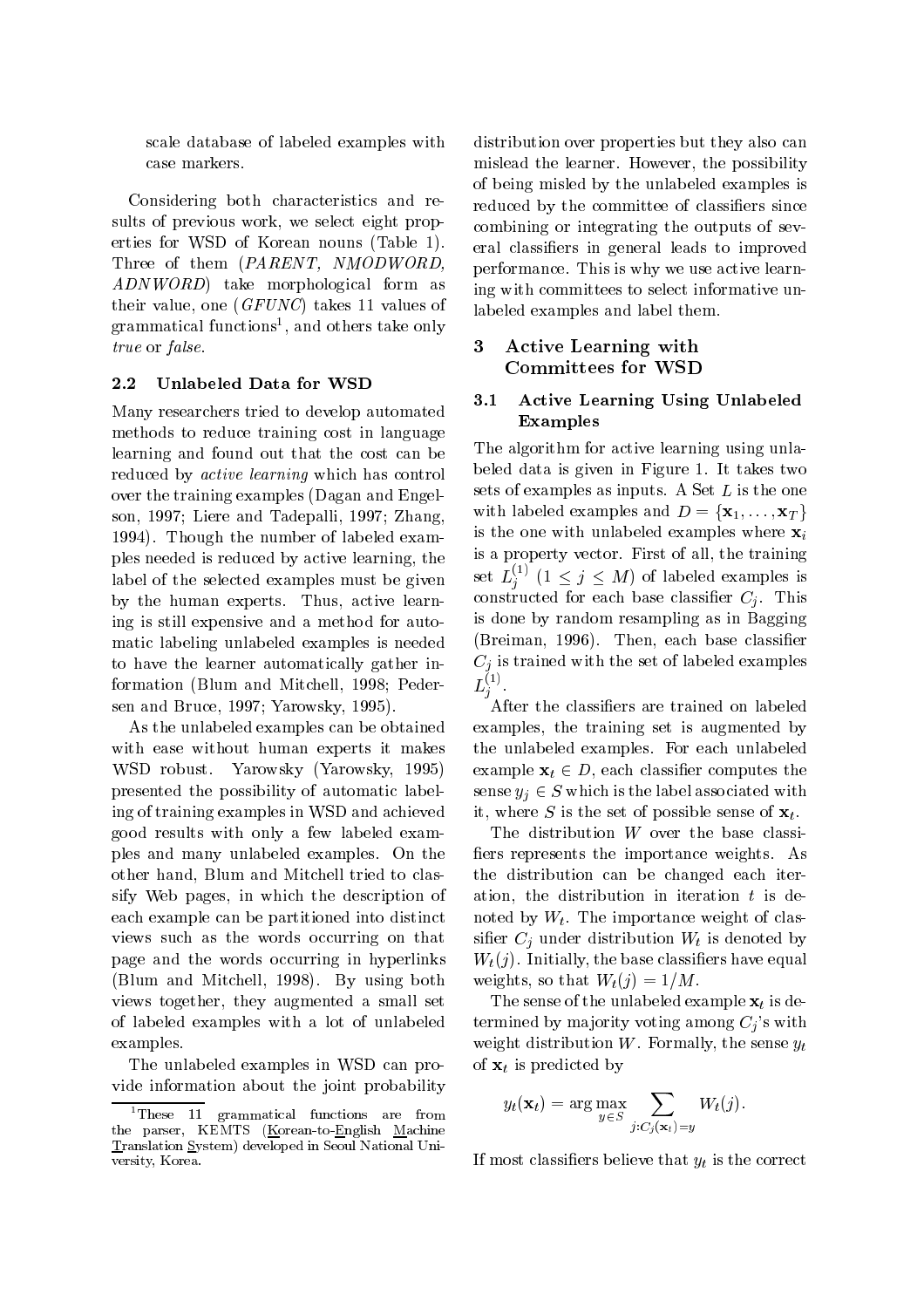Given an unlabeled example set  $D = \{ \mathbf{x}_1, \ldots, \mathbf{x}_T \} \quad | \quad \cdots$ and a labeled example setand a word sense set  $S \in \{s_1,\ldots,s_k\}$  for  $\mathbf{x}_i,$ **Initialize**  $W_1(j) = \frac{1}{M}$ where  $M$  is the number of classifiers in the  $\parallel$  W committee.**Resample**  $L_i^{(1)}$  from L for each classifier  $C_i$ , je poznata u predstavanje u predstavanje po predstavanje u predstavanje u predstavanje u predstavanje u predst where  $|L_j^{(1)}| = |L|$  as done in Bagging. **Train** base classifier  $C_j$   $(1 \leq j \leq M)$  from  $L_j^{(1)}$ . For  $t = 1, \ldots, T$ :

1. Each  $C_i$  predicts the sense  $y_i \in S$  for  $\mathbf{x}_t \in D$ .

$$
Y=
$$

 $2.$  Find the most most sense yt from  $2.$  using  $1$ 

$$
y_t = \arg \max_{y \in S} \sum_{j: C_j(\mathbf{x}_t) = y} W_t(j).
$$

3. Set  $\alpha_t = \frac{1}{\epsilon_t}$ , where

$$
\epsilon_t = \frac{\text{No. of } C_j \text{'s whose predictions are not } y_t}{M}.
$$

 $\mathbf{f}$  is the sumplement and correlating the central  $\mathbf{f}$  ,  $\mathbf{f}$ then update  $W_t$ :

$$
W_{t+1}(j) = \frac{W_t(j)}{Z_t} \times \begin{cases} \alpha_t & \text{if } y_j = y_t \\ 1 & \text{otherwise,} \end{cases}
$$

where  $z_t$  is a normalization constant.

 $5.$  Otherwise, every classifier  $C<sub>i</sub>$  is restructured  $1 - 01$  ( from new training set  $L_j^{\text{max}}$ :

$$
L_j^{(t+1)} = L_j^{(t)} + \{(\mathbf{x}_t, y_t)\}.
$$

Output the final classifier:

$$
f(\mathbf{x}) = \arg \max_{y \in S} \sum_{j:C_j(\mathbf{x}) = y} W_T(j).
$$

Figure 1: The active learning algorithm with committees using unlabeled examples for WSD.

sense of  $\mathbf{x}_t$ , they need not learn  $\mathbf{x}_t$  because this example makes no contribution to reduce the variance over the distribution of examples. In this case, instead of learning the example, the weight of each classier is updated in such a way that the classiers whose predictions were correct get a higher importance weight and the classifiers whose predictions were wrong get a lower importance weight under the assumption that the correct sense of  $x_t$  is  $y_t$ . This is done by multiplying the weight of the classifier whose prediction is  $y_t$ by certainty  $\alpha_t$ . To ensure the updated  $W_{t+1}$ form a distribution,  $W_{t+1}$  is normalized by constant  $Z_t$ . Formally, the importance weight is updated as follows:

$$
W_{t+1} = \frac{W_t(j)}{Z_t} \times \begin{cases} \alpha_t & \text{if } y_j = y_t, \\ 1 & \text{otherwise.} \end{cases}
$$

The certainty  $\alpha_t$  is computed from error  $\epsilon_t$ . Because we trust that the correct sense of  $\mathbf{x}_t$ is  $y_t$ , the error  $\epsilon_t$  is the ratio of the number of classifiers whose predictions are not  $y_t$ . That is,  $\alpha_t$  is computed as

$$
\alpha_t = \frac{1-\epsilon_t}{\epsilon_t}
$$

where  $\epsilon_t$  is given as

<sup>j</sup>

<sup>j</sup>

$$
\epsilon_t = \frac{\text{No. of } C_j \text{'s whose predictions are not } y_t}{M}.
$$

Note that the smaller  $\epsilon_t$ , the larger the value of  $\alpha_t$ . This implies that, if the sense of  $\mathbf{x}_t$ is certainly  $y_t$  and a classifier predicts it, a higher weight is assigned to the classifier. We assume that most classifiers believe that  $y_t$  is the sense of  $\mathbf{x}_t$  if the value of  $y_t$  is larger than a certainty threshold  $\theta$  which is set by trialand-error.

However, if the certainty is below the threshold, the classiers need to learn the example  $\mathbf{x}_t$  yet with belief that the sense of it is  $y_t$ . Therefore, the set of training examples,  $L_i^{\gamma}$ , for the classifier  $C_i$  is expanded by

$$
L_j^{(t+1)} = L_j^{(t)} + \{(\mathbf{x}_t, y_t)\}.
$$

Then, each classifier  $C_i$  is restructured with  $L_i^{\text{max}}$ .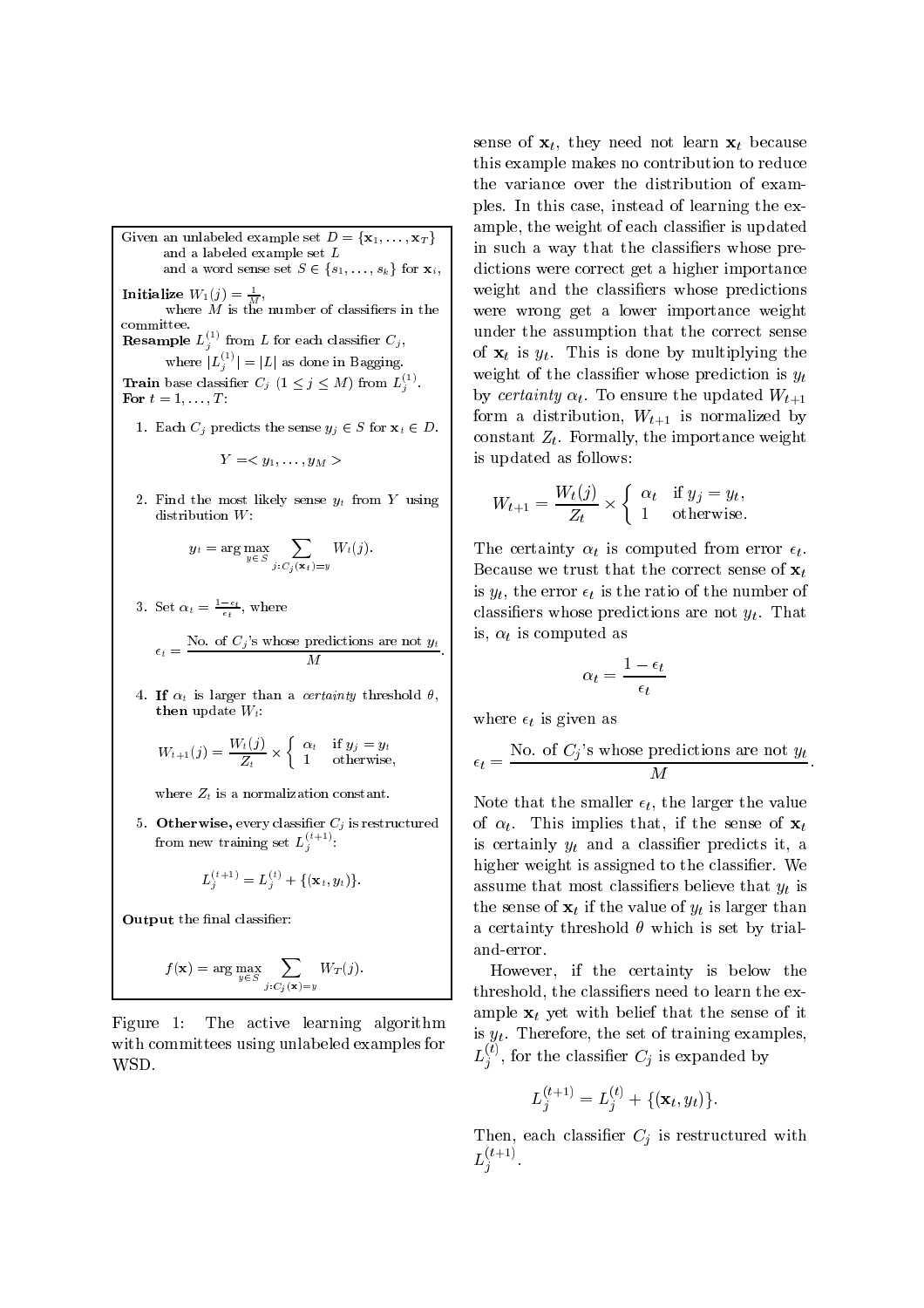This process is repeated until the unlabeled examples are exhausted. The sense of a new example x is then determined by weighted majority voting among the trained classifiers:

$$
f(\mathbf{x}) = \arg \max_{y \in S} \sum_{j:C_j(\mathbf{x}) = y} W_T(j),
$$

where  $W_T(j)$  is the importance weight of classifier  $C_i$  after the learning process.

#### 3.2 Theoretical Analysis

Previous studies show that using multiple classifiers rather than a single classifier leads to improved generalization (Breiman, 1996; Freund et al., 1992) and learning algorithms which use *weak* classifiers can be boosted into strong algorithms (Freund and Schapire, 1996). In addition, Littlestone and Warmuth (Littlestone and Warmuth, 1994) showed that the error of the weighted majority algorithm is linearly bounded on that of the best member when the weight of each classifier is determined by held-out examples.

The performance of the proposed method depends on that of initial base classifiers. This is because it is highly possible for unlabeled examples to mislead the learning algorithm if they are poorly trained in their initial state. However, if the accuracy of the initial  $max$  indicate than  $\frac{1}{6}$ , the proposed turing method performs well as the following theo-

Theorem 1 Assume that every unlabeled data  $x_t$  is added to the set of training examples for all classifiers and the importance weights are not updated. Suppose that  $p_0$  be the probability that the initial classifiers do not make errors and  $\beta_t$   $(0 \leq \beta_t \leq 1)$  be the probability by which the accuracy is increased in adding one more correct example or decreased in adding one more incorrect example at iteration t. If  $p_0 \geq \frac{1}{2}$ , the accuracy does not decrease as a new unlabeled data is added to the training data set.

**Proof.** The probability for the classifiers to predict the correct sense at iteration  $t = 1$ ,  $p_1$ , is

$$
p_1 = p_0(p_0 + \beta_0) + (1 - p_0)(p_0 - \beta_0) \qquad (K
$$

$$
\quad=\quad p_0(2\beta_0+1)-\beta_0
$$

because the accuracy can be increased or decreased by  $\beta_0$  with the probability  $p_0$  and 1 p0, respectively. Therefore, without loss of generality, at iteration  $t = i + 1$ , we have

$$
p_{i+1} = p_i(2\beta_i + 1) - \beta_i.
$$

To ensure the accuracy does not decrease, the condition  $p_{i+1} \geq p_i$  should be satisfied.

$$
p_{i+1} - p_i = p_i(2\beta_i + 1) - \beta_i - p_i
$$
  
=  $p_i(2\beta_i) - \beta_i \ge 0$   
 $\therefore p_i \ge \frac{1}{2}$ 

The theorem follows immediately from this result.

#### $3.3$ Decision Trees as Base Classifiers

Although any kind of learning algorithms which meet the conditions for Theorem 1 can be used as base classiers, Quinlan's C4.5 release 8 (Quinlan, 1993) is used in this paper. The main reason why decision trees are used as base classiers is that there is a fast restructuring algorithm for decision trees. Adding an unlabeled example with a predicted label to the existing set of training examples makes the classiers restructured. Because the restructuring of classiers is time-consuming, the proposed method is of little practical use without an efficient way to restructure. Utgoff et al. (Utgoff et al., 1997) presented two kinds of efficient algorithms for restructuring decision trees and showed experimentally that their methods perform well with only small restructuring cost.

We modified C4.5 so that word matching is accomplished not by comparing morphological forms but by calculating similarity between words to tackle data-sparseness problem. The similarity between two Korean words is measured by averaged distance in WordNet of their English-translated words (Kim and Kim, 1996).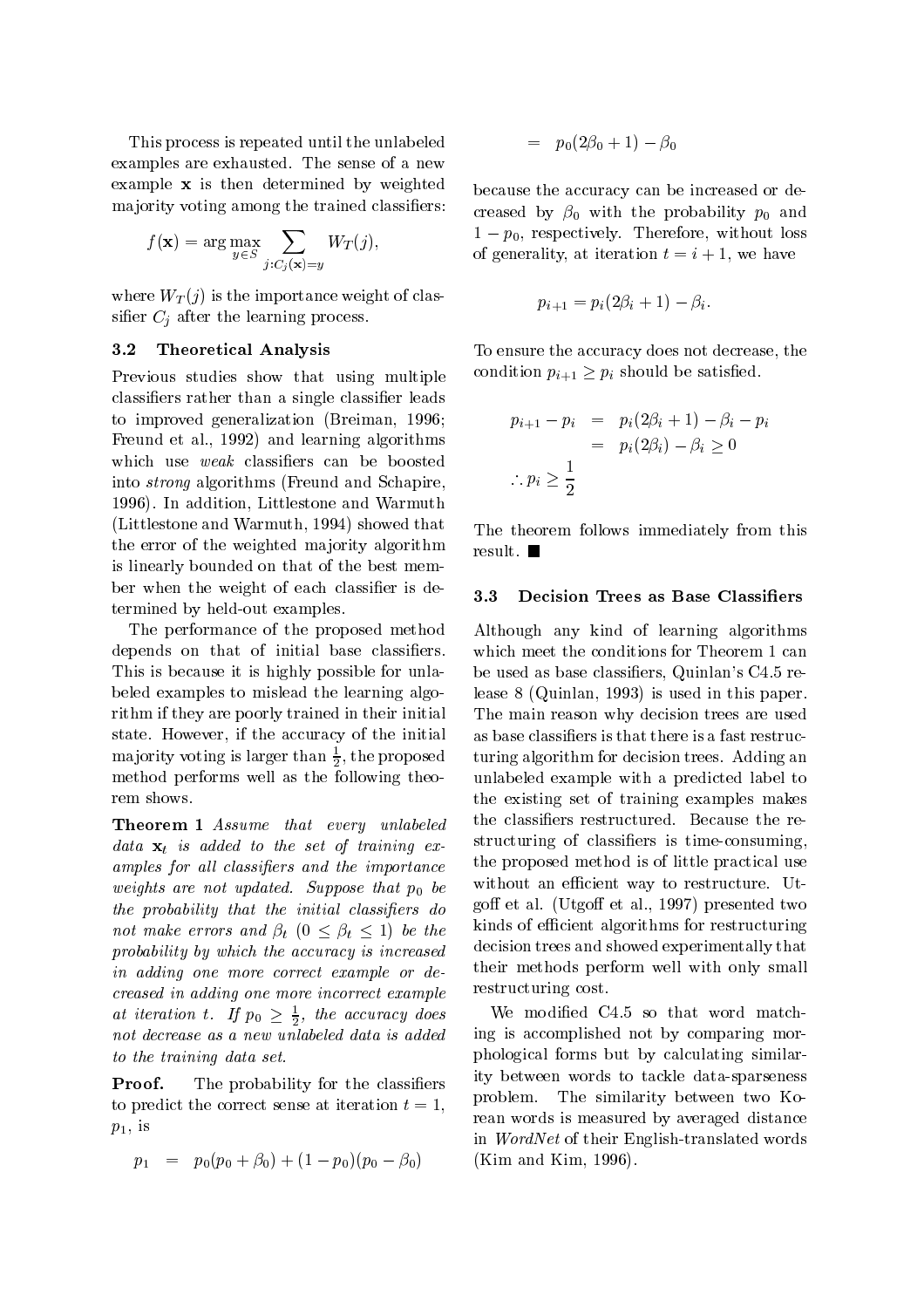| Word     | No. of Senses  | No. of Examples | Sense       | Percentage |
|----------|----------------|-----------------|-------------|------------|
| bae      | 4              | 876             | pear        | $6.2\%$    |
|          |                |                 | ship        | 55.2%      |
|          |                |                 | times       | 13.7%      |
|          |                |                 | stomach     | 24.9%      |
| $_{bun}$ | 3              | 796             | person      | 46.2%      |
|          |                |                 | minute      | 50.8%      |
|          |                |                 | indignation | $3.0\%$    |
| jonja    | 2              | 350             | the former  | 28.6%      |
|          |                |                 | electron    | 71.4%      |
| dari     | $\overline{2}$ | 498             | bridge      | 30.9%      |
|          |                |                 | leg         | 69.1%      |

Table 2: Various senses of Korean nouns used for the experiments and their distributions in the corpus.

#### 4 Experiments

#### 4.1 Data Set

We used the KAIST Korean raw corpus<sup>2</sup> for the experiments. The entire corpus consists of 10 million words but we used in this paper the corpus containing one million words excluding the duplicated news articles. Table 2 shows various senses of ambiguous Korean nouns considered and their sense distributions. The percentage column in the table denotes the ratio that the word is used with the sense in the corpus. Therefore, we can regard the maximum percentage as a lower bound on the correct sense for each word.

#### 4.2 Experimental Results

For the experiments, 15 base classifiers are used. If there is a tie in predicting senses, the sense with the lowest order is chosen as in (Breiman, 1996). For each noun, 90% of the examples are used for training and the remaining 10% are used for testing.

Table 3 shows the 10-fold cross validation result of WSD experiments for nouns listed in Table 2. The accuracy of the proposed method shown in Table 3 is measured when the accuracy is in its best for various ratios of the number of labeled examples for base classifiers to total examples. The results show

for ing all the labeled examples. In addition, the that WSD by selective sampling with committees using both labeled and unlabeled examples is comparable to a single learner usmethod proposed in this paper achieves 26.3% improvement over the lower bound for  $'bae'$ , 41.5% for 'bun', 22.1% for 'jonja', and  $4.2\%$ for 'dari', which is  $23.6\%$  improvement on the average. Especially, for 'jonja' the proposed method shows higher accuracy than the single C4.5 trained on the whole labeled examples.

> Figure 2 shows the performance improved by using unlabeled examples. This figure demonstrates that the proposed method outperforms the one without using unlabeled examples. The *initial learning* in the figure means that the committee is trained on labeled examples, but is not augmented by unlabeled examples. The difference between two lines is the improved accuracy obtained by using unlabeled examples. When the accuracy of the proposed method gets stabilized for the first time, the improved accuracy by using unlabeled examples is  $20.2\%$  for 'bae', 9.9% for  $bun$ , 13.5%  $jonja$ , and 13.4% for 'dari'. It should be mentioned that the results also show that the accuracy of the proposed method may be dropped when the classifiers are trained on too small a set of labeled data, as is the case in the early stages of Figure 2. However, in typical situations where the classifiers are trained on minimum training set

<sup>2</sup>This corpus is distributed by the Korea Terminology Research Center for Language and KnowledgeEngineering.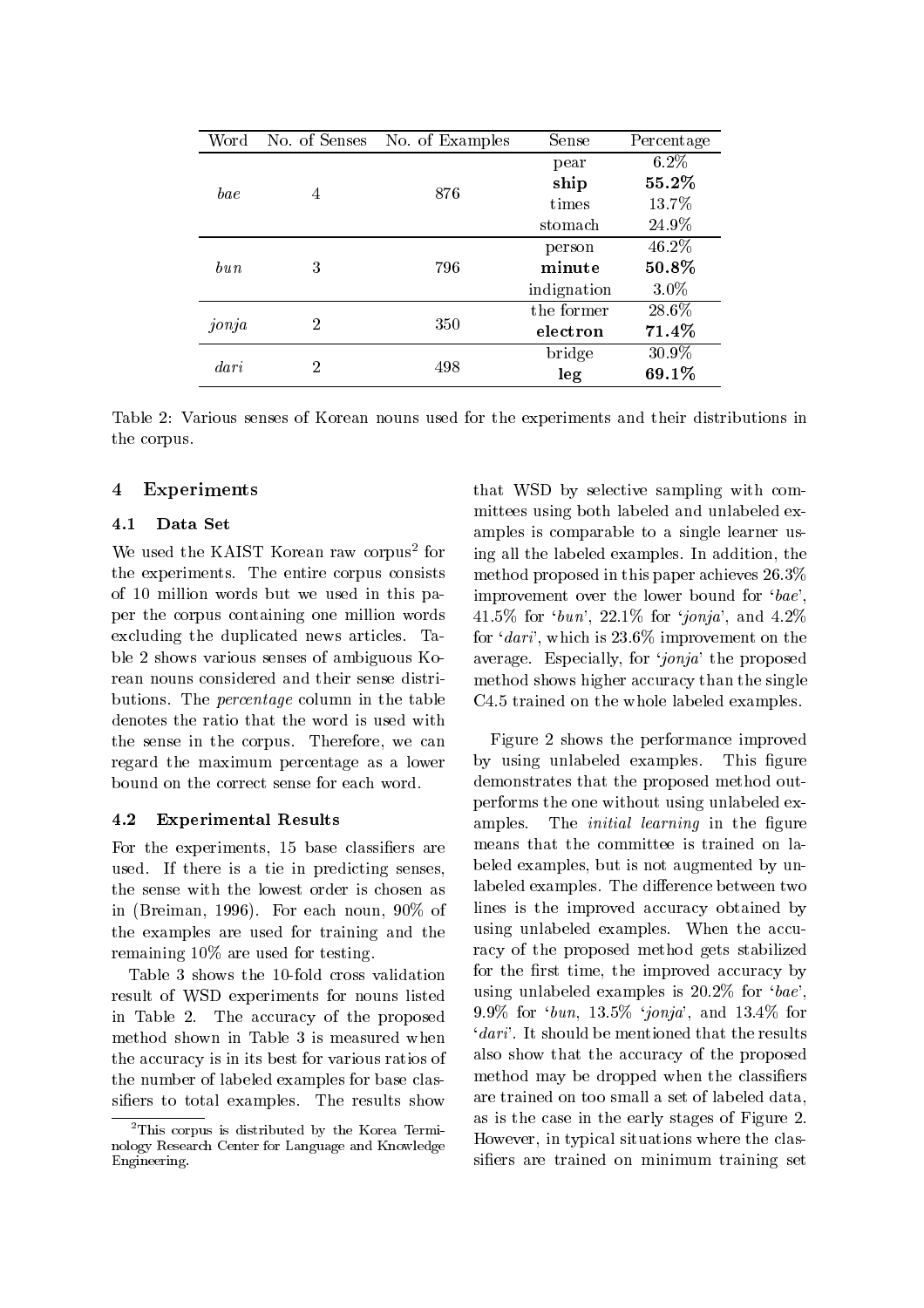| Word              | Using Partially   | Using All          |             |
|-------------------|-------------------|--------------------|-------------|
|                   | Labeled Data      | Labeled Data       | Lower Bound |
| bae               | $81.5 \pm 7.7\%$  | $82.3\% \pm 5.9\%$ | 55.2\%      |
| b u n             | $92.3 \pm 7.7\%$  | $94.3\% \pm 5.7\%$ | 50.8%       |
| jonja             | $93.5 \pm 6.5\%$  | $90.6\% \pm 9.4\%$ | 71.4%       |
| $\overline{dari}$ | $73.3 \pm 14.2\%$ | $80.8 \pm 10.9\%$  | 69.1%       |
| Average           | 85.2%             | 87.0%              | 61.6%       |

Table 3: The accuracy of WSD for Korean nouns by the proposed method.

size, this does not happen as the results of other nouns show. In addition, we can find in this particular experiment that the accuracy is always improved by using unlabeled examples if only about 22% of training examples, on the average, are labeled in advance.

In Figure 2(a), it is interesting to observe jumps in the accuracy curve. The jump appears because the unlabeled examples mislead the classifiers only when the classifiers are poorly trained, but they play an important role as information to select senses when the classiers are well trained on labeled examples. Other nouns show similar phenomena though the percentage of labeled examples is different when the accuracy gets flat.

#### 5 Conclusions

In this paper, we proposed a new method for word sense disambiguation that is based on unlabeled data. Using unlabeled data is especially important in corpus-based natural language processing because raw corpora are ubiquitous while labeled data are expensive to obtain. In a series of experiments on word sense disambiguation of Korean nouns we observed that the accuracy is improved up to 20.2% using only 32% of labeled data. This implies, the learning model trained on a small number of labeled data can be enhanced by using additional unlabeled data. We also theoretically showed that the predictive accuracy is always improved if the individual classiers do better than random selection after being trained on labeled data.

As the labels of unlabeled data are estimated by committees of multiple decision trees, the burden of manual labeling is minimized by using unlabeled data. Thus, the proposed method seems especially effective and useful for the languages for which a largescale sense-tagged corpus is not available yet.

Another advantage of the proposed method is that it can be applied to other kinds of language learning problems such as POStagging, PP attachment, and text classication. These problems are similar to word sense disambiguation in the sense that unlabeled raw data are abundant but labeled data are limited and expensive to obtain.

#### Acknowledgements

This research was supported in part by the Korean Ministry of Education under the BK21 Program and by the Korean Ministry of Information and Communication through IITA under grant 98-199.

#### References

- F. Atsushi, I. Kentaro, T. Takenobu, and T. Hozumi. 1998. Selective sampling of effective example sentence sets for word sense disambiguation. Computational Linguistics,  $24(4):573{\text -}597.$
- A. Blum and T. Mitchell. 1998. Combining labeled and unlabeled data with co-training. In Proceedings of  $COLT-98$ , pages  $92-100$ .
- L. Breiman. 1996. Bagging predictors. Machine Learning,  $24:123-140$ .
- J.-M. Cho and G.-C. Kim. 1995. Korean verb sense disambiguation using distributional information from corpora. In Proceedings of Natural Language Processing Pacic Rim Symposium, pages 691-696.
- I. Dagan and S. Engelson. 1997. Committeebased sampling for training probabilistic classi-